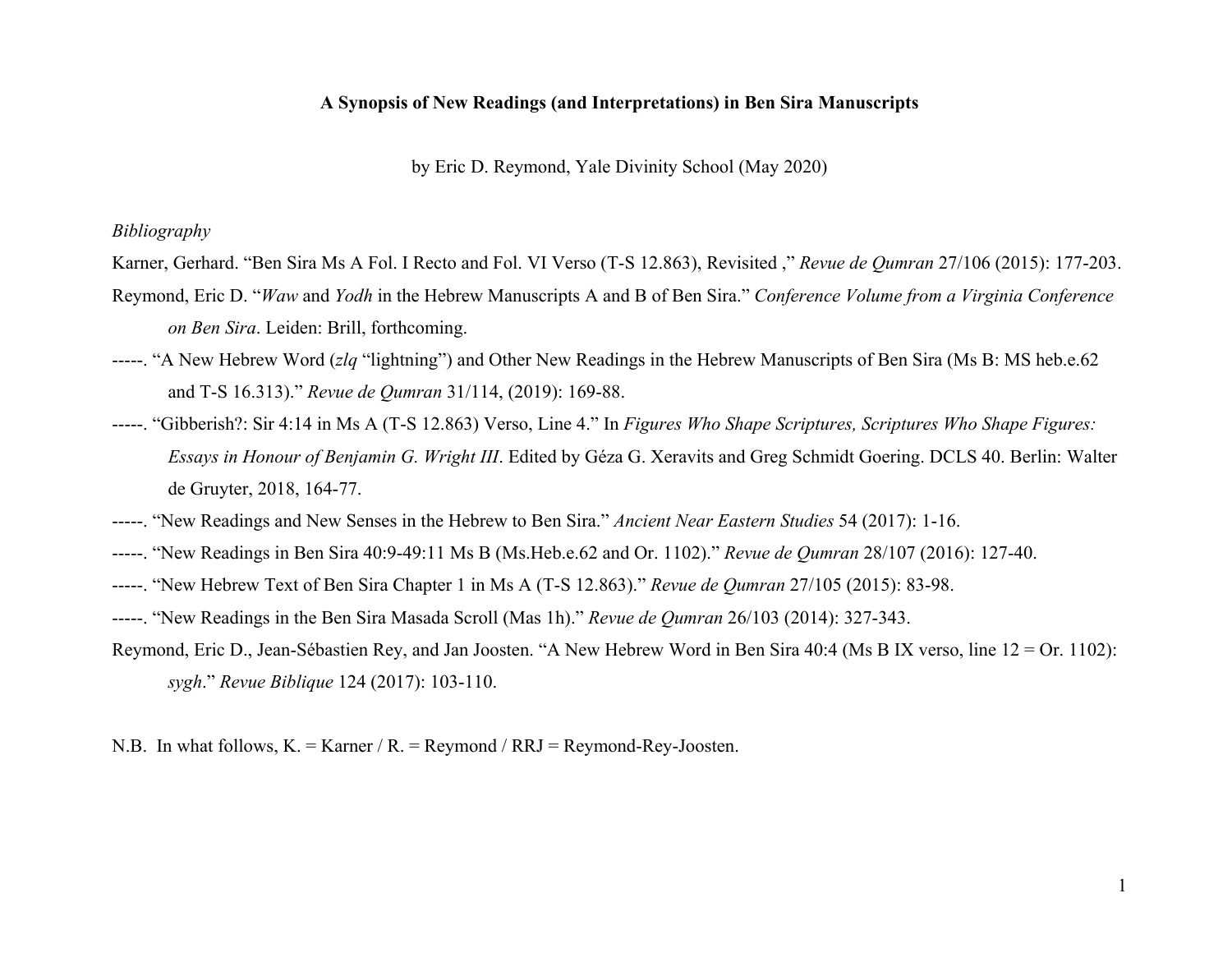| verse label and manuscript citation                     |                                                                                                | reference   |  |
|---------------------------------------------------------|------------------------------------------------------------------------------------------------|-------------|--|
| old reading                                             | new reading / interpretation                                                                   |             |  |
|                                                         |                                                                                                |             |  |
|                                                         | 1:20i-l or 1:*9-*11 (No physical page [Ms A, col. *0], read from T-S 12.863<br>[Ms A I]        | R. 2015;    |  |
| verso, lines 1-4)                                       |                                                                                                | cf. K. 2015 |  |
| -----                                                   | ∫ דברי טמעו [ועשו ותכתבו]                                                                      |             |  |
|                                                         | [בספרי חיים : אהבו יראת ייי ותנ]וْ בה לבכם [ואל תיראו:]                                        |             |  |
|                                                         | [קרבו ואל תאחרו ותמ]צאו חיים [לרוחכם: ובקרבכם]                                                 |             |  |
|                                                         | [אתם תהיו כאנשי חיל תהיו כג]בור[י]םْ[: בני אל תכחש]                                            |             |  |
|                                                         | My words, hear [and do (them), so you will be written]                                         |             |  |
|                                                         | [in the books of life. Love the fear of the lord and set] your mind in it [but do not fear.]   |             |  |
|                                                         | [Approach and do not tarry and you will f]ind life [for your spirit. When you approach,]       |             |  |
|                                                         | [you will be like valiant people, you will be like h]eroe[s. My child, do not deceive]         |             |  |
|                                                         |                                                                                                |             |  |
| 3:21 (T-S 12.867 [Ms C I] recto, lines 9-11)<br>R. 2017 |                                                                                                |             |  |
| ורעים ממך אל תׄדרוש                                     | ורעים ממך אל תׄדרוש                                                                            |             |  |
|                                                         | and what is too exalted (assuming ראים [an Aramaic-like participial form]) for you do not seek |             |  |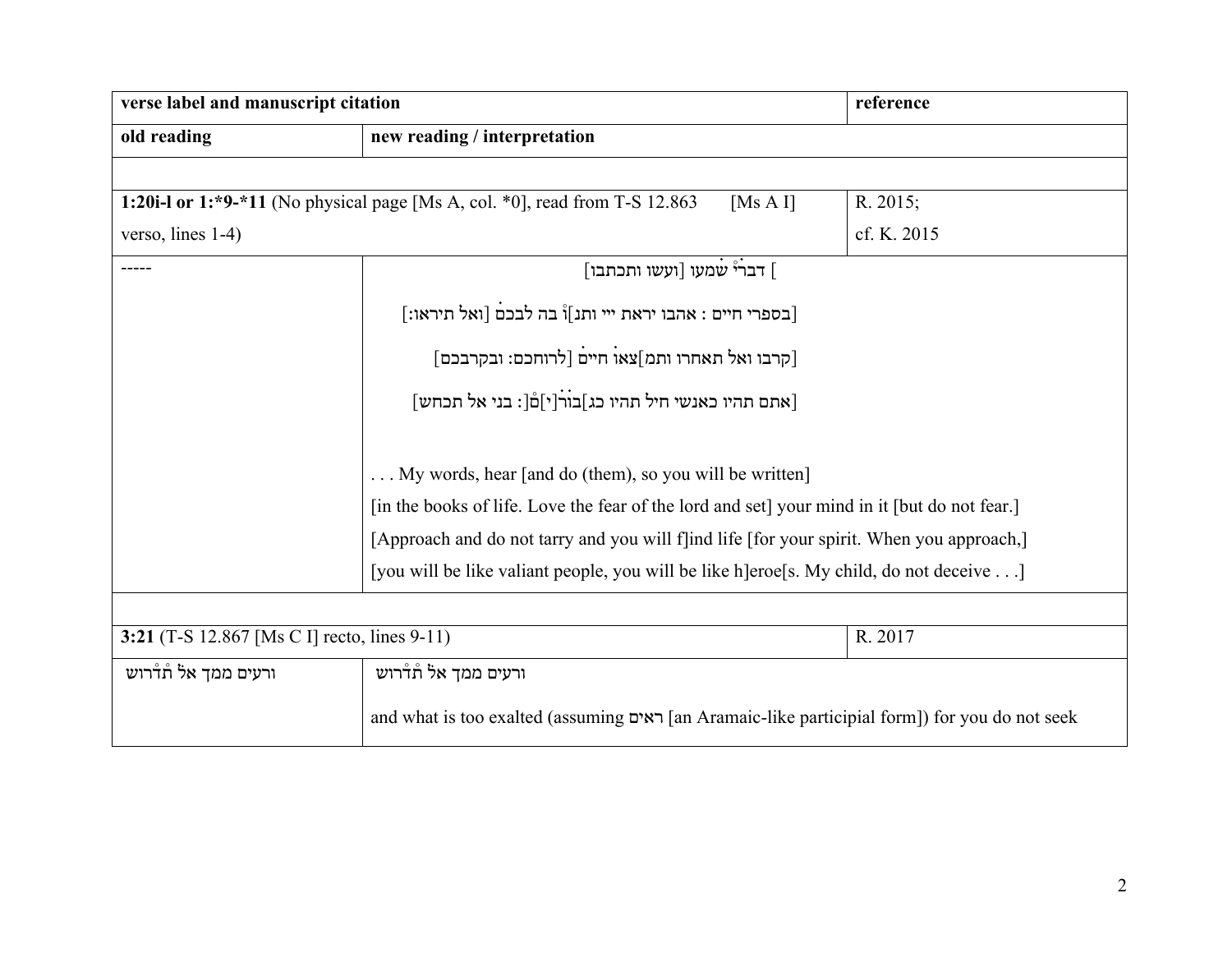| verse label and manuscript citation                   |                                                                                  | reference |  |
|-------------------------------------------------------|----------------------------------------------------------------------------------|-----------|--|
| old reading                                           | new reading / interpretation                                                     |           |  |
|                                                       |                                                                                  |           |  |
| 4:14 (T-S 12.863 [Ms A I] verso, line 4)              |                                                                                  | R. 2018   |  |
| ואלהו(!) במא(!) ויהא(!)                               | ואלהו(!) במאויהא                                                                 |           |  |
|                                                       | God (assuming a mistake for אלוה) is with those who desire her (plene 3fs suff.) |           |  |
|                                                       |                                                                                  |           |  |
|                                                       | 9:10 (ENA 2536 [Ms A III] verso, lines 9-10)<br>R. 2017                          |           |  |
| יד[ע $\mathfrak{v}$ ד'(Adler)                         | כי חַדָּשׁׁ לֹא יד[ב]יקנו                                                        |           |  |
| ידמה (Peters)                                         | for a new one cannot compare with him.                                           |           |  |
| †[י]עווי] (Smend, Ben-                                | This reading is really a confirmation of the reading of Lévi, Segal, and Rey.    |           |  |
| Hayyim)                                               |                                                                                  |           |  |
| ידוֹע                                                 |                                                                                  |           |  |
| VS.                                                   |                                                                                  |           |  |
| יד[ב]יקנْו                                            |                                                                                  |           |  |
| (Lévi, Segal, Rey)                                    |                                                                                  |           |  |
|                                                       |                                                                                  |           |  |
| 11:10 (T-S 12.871 [Ms B I] verso, line 17)<br>R. 2017 |                                                                                  |           |  |
| בני למה תំרבה עושק                                    | בני למה תំרْבْהْ עושׂרْ                                                          |           |  |
|                                                       | My child, why should you multiply wealth                                         |           |  |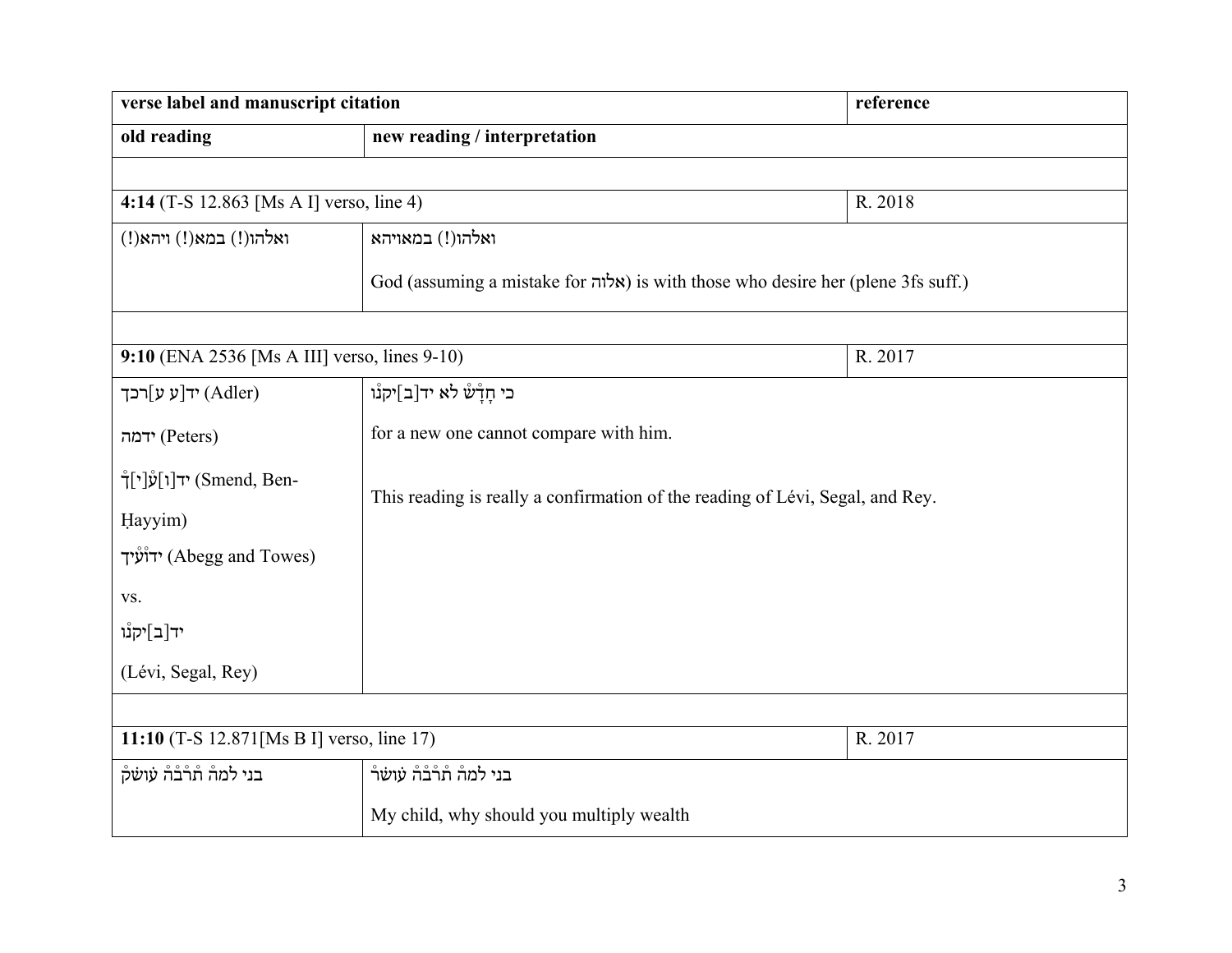| verse label and manuscript citation                          |                                                                                                | reference      |  |
|--------------------------------------------------------------|------------------------------------------------------------------------------------------------|----------------|--|
| old reading                                                  | new reading / interpretation                                                                   |                |  |
|                                                              |                                                                                                |                |  |
| 13:26 (T-S 12.864 [Ms A V] verso, line 20)<br>R. forthcoming |                                                                                                |                |  |
| some read ושיח                                               | The marks should be read ישיח "(meditation) expresses (laborious thought)," though the earlier |                |  |
|                                                              | (original) text likely read ושיח                                                               |                |  |
|                                                              |                                                                                                |                |  |
| 14:11 (T-S 12.864 [Ms A V] verso, line 29)                   |                                                                                                | R. forthcoming |  |
| ֹשָׁרֵוּת                                                    | שַׁרֵוּתֿ<br>serving                                                                           |                |  |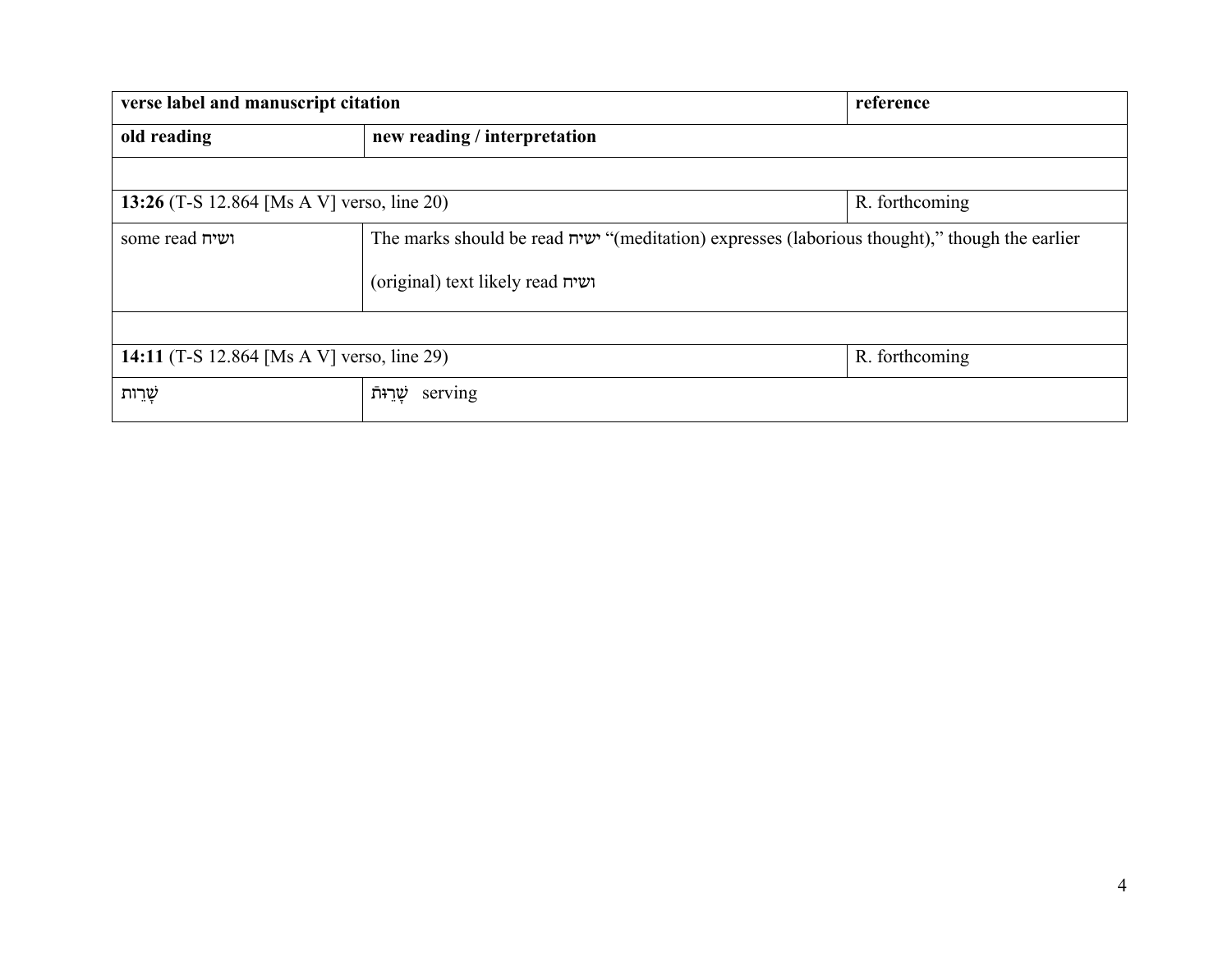| verse label and manuscript citation                  |                                                                                                | reference   |  |
|------------------------------------------------------|------------------------------------------------------------------------------------------------|-------------|--|
| old reading                                          | new reading / interpretation                                                                   |             |  |
|                                                      |                                                                                                |             |  |
|                                                      | 16:27-30 (No physical page [Ms A, col. *VII], read from T-S 12.863 [Ms A VI] verso, lines 1-4) | R. 2015;    |  |
|                                                      |                                                                                                | cf. K. 2015 |  |
|                                                      | $\ldots$ . [traces of letters]                                                                 |             |  |
|                                                      | [לֹא ירעִבו ולֹא ייג]עוֹ לֹאַ[ יחדלו מעִבודתם]                                                 |             |  |
|                                                      | אْיْשْ [את רעהו לא יצ]רْ[ו] לْעْ[ו]לْ[ם לא ימרו פיו]                                           |             |  |
|                                                      | [ואחר הביט לארץ ייי וימלאנה ב]טْ[ובו]                                                          |             |  |
|                                                      | [נפש כל ]חْי מْ[לֹא פניה אליה תשובתם]                                                          |             |  |
|                                                      | [They will not hunger or grow we]ary (and) [will] not [cease from their work.]                 |             |  |
|                                                      | One [does not cause di]str[ess] [to another; they ] neve[r transgress his command.]            |             |  |
|                                                      | [After this, the Lord looked to the earth and filled it with his] go[odness.]                  |             |  |
|                                                      | [He] co[vered its surface with the life of every] liv[ing thing and to it is their return.]    |             |  |
|                                                      | (Reconstruction and lineation following Segal)                                                 |             |  |
|                                                      |                                                                                                |             |  |
| 31:28 (Or. 5518 [Ms B IV] verso, line 12)<br>R. 2017 |                                                                                                |             |  |
| יין נשתה בْעָּתו ורֹאי                               | יין נשתה ב <u>ֿ</u> עָּתו ורֹאי or ודֹאי                                                       |             |  |
|                                                      | is wine drunk in its time and (right) measure                                                  |             |  |
|                                                      |                                                                                                |             |  |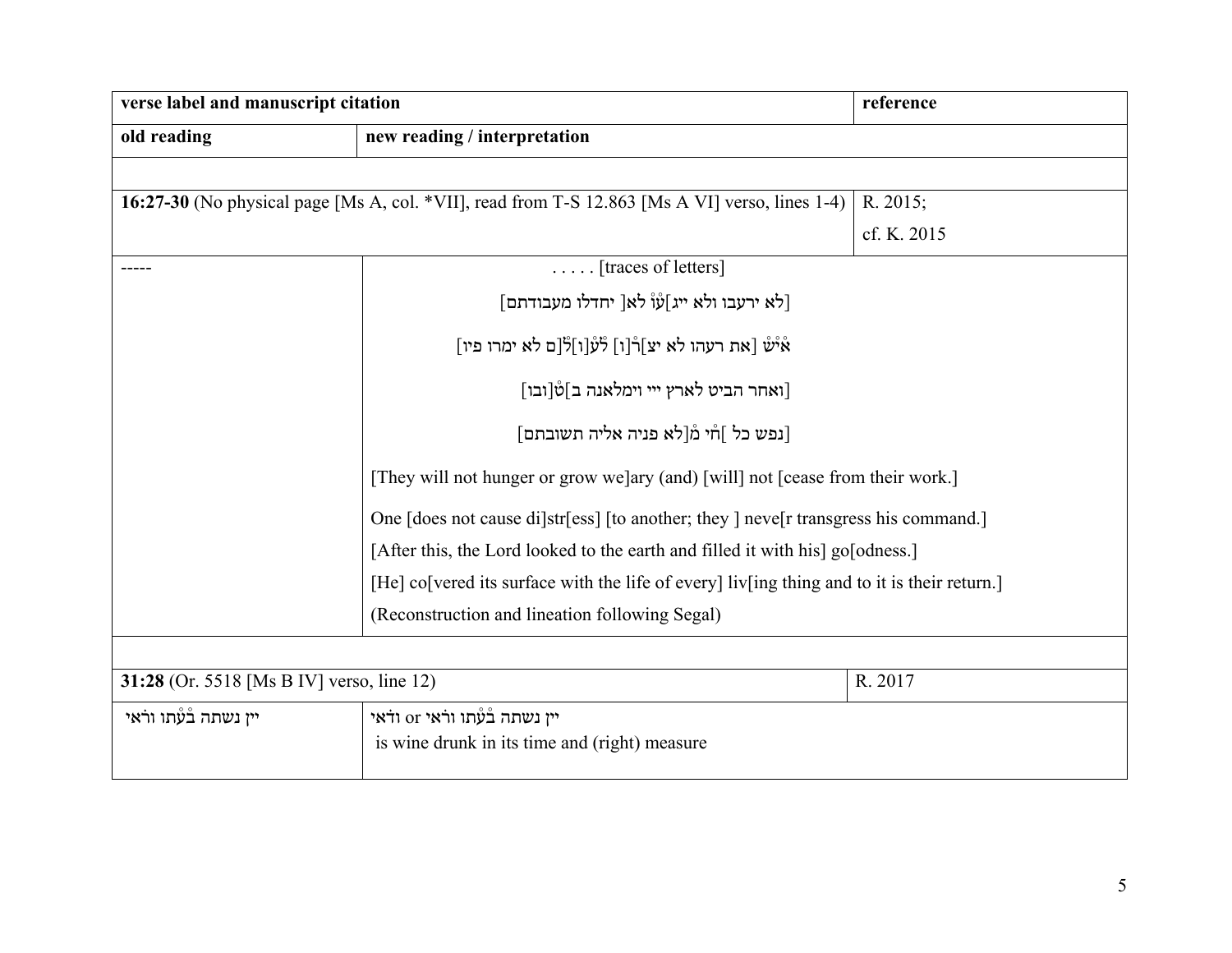| verse label and manuscript citation                         |                                              | reference |
|-------------------------------------------------------------|----------------------------------------------|-----------|
| old reading                                                 | new reading / interpretation                 |           |
|                                                             |                                              |           |
| 36:9 (T-S 16.313 [Ms B VI] verso, line 6)                   |                                              | R. 2019   |
| צר                                                          | esert-dweller or ship                        |           |
|                                                             |                                              |           |
| 36:23 (T-S 16.313 [Ms B VI] verso, line 17 margin)          |                                              | R. 2019   |
| <br>כל  תסוגר בבטן                                          | כל נْאْ[כ]לת סוגרת                           |           |
| (Schechter and Taylor, Lévi)                                | Anything that is eaten fills (?),            |           |
| (Smend) כֹל [מאכל] תסוגר ב∘∘∘                               | (but some food is more pleasant than others) |           |
| $\circ \circ$ תֹסוֹגר בֿ $( \text{Ben} -$                   |                                              |           |
| Hayyim)                                                     |                                              |           |
| [---] תסוגר ב[---] (Beentjes)                               |                                              |           |
|                                                             |                                              |           |
| 39:31 (Mas col. I, line 1)                                  |                                              | R. 2014   |
| [פי]הו                                                      | his mouth [פ]יו                              |           |
|                                                             |                                              |           |
| 40:4 (Or. 1102 [Ms B IX] verso, line 12)<br><b>RRJ 2017</b> |                                              |           |
| עור or שע[יר]                                               | סיגה                                         |           |
| course linen (or raw flax)                                  |                                              |           |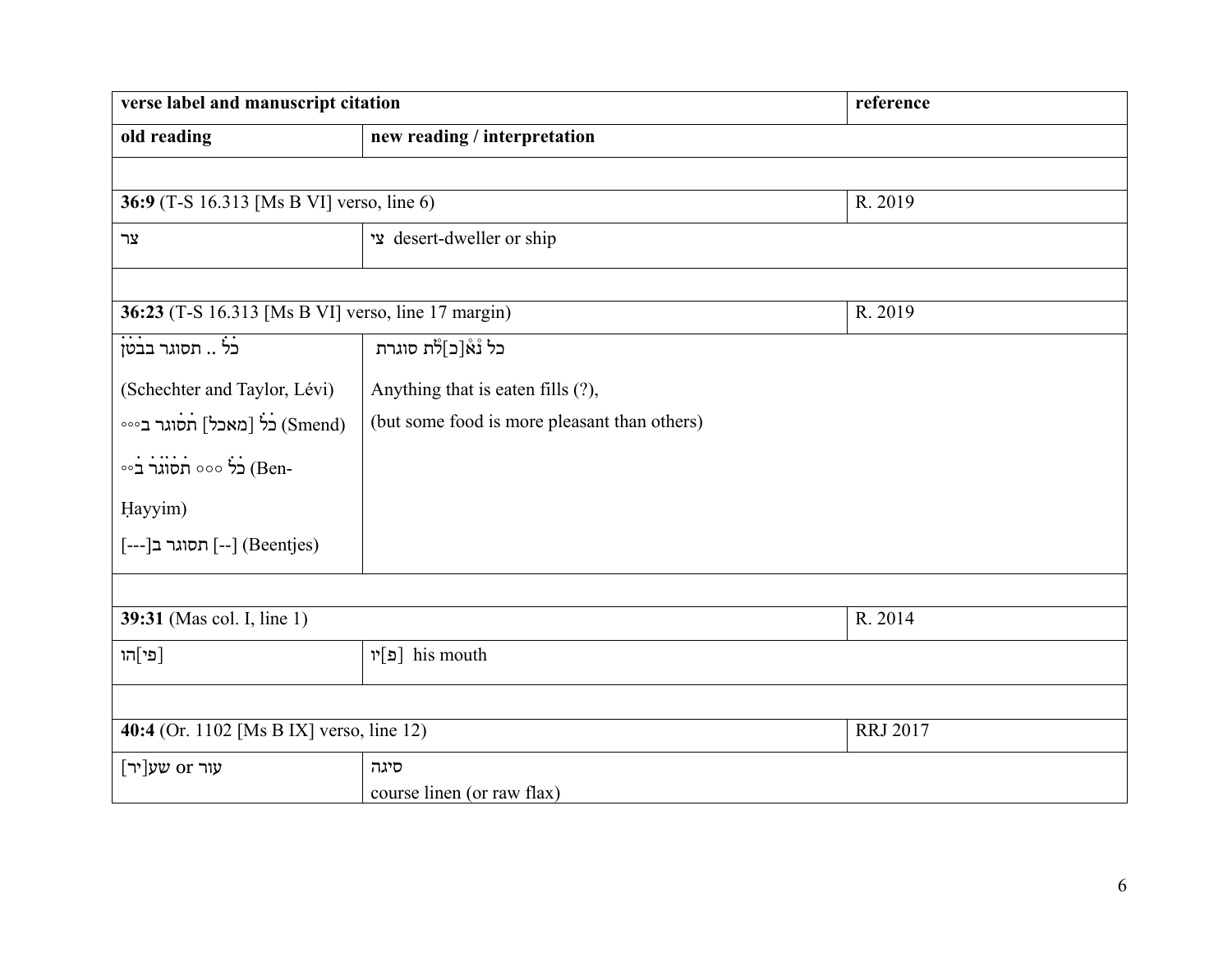| verse label and manuscript citation          |                                                                                   | reference |  |
|----------------------------------------------|-----------------------------------------------------------------------------------|-----------|--|
| old reading                                  | new reading / interpretation                                                      |           |  |
|                                              |                                                                                   |           |  |
| 40:6 (Or. 1102 [Ms B IX] verso, lines 15-16) |                                                                                   | R. 2017   |  |
| מעט טעמחזון נפשו                             | מעט טעמחזון נפשו                                                                  |           |  |
|                                              | (his) sense is little due to the vision of his soul (assuming (מעט טעם מחזון נפשו |           |  |
|                                              |                                                                                   |           |  |
| 40:15 (Mas col. II, line 5)<br>R. 2014       |                                                                                   |           |  |
| (Strugnell) צור                              | שו צר                                                                             |           |  |
| VS.                                          | rocky crag (lit. tooth of a rock)                                                 |           |  |
| צר (Yadin and others)                        |                                                                                   |           |  |
|                                              |                                                                                   |           |  |
| 40:15 (MS.Heb.e.62 [Ms B X] recto, line 6)   |                                                                                   | R. 2017   |  |
| ושורש חנף ען שן צור:                         | ושורש חנף ען שן צור:                                                              |           |  |
|                                              | the godless root dwells ( <i>qal</i> part. of $y$ ) (on) the rocky crag           |           |  |
|                                              |                                                                                   |           |  |
| $40:16$ (Mas col. II, line 6)                |                                                                                   | R. 2014   |  |
| (Strugnell) חצ[י]ר                           | $\mathring{\mathsf{T}}$ תֹּצֹיֹר                                                  |           |  |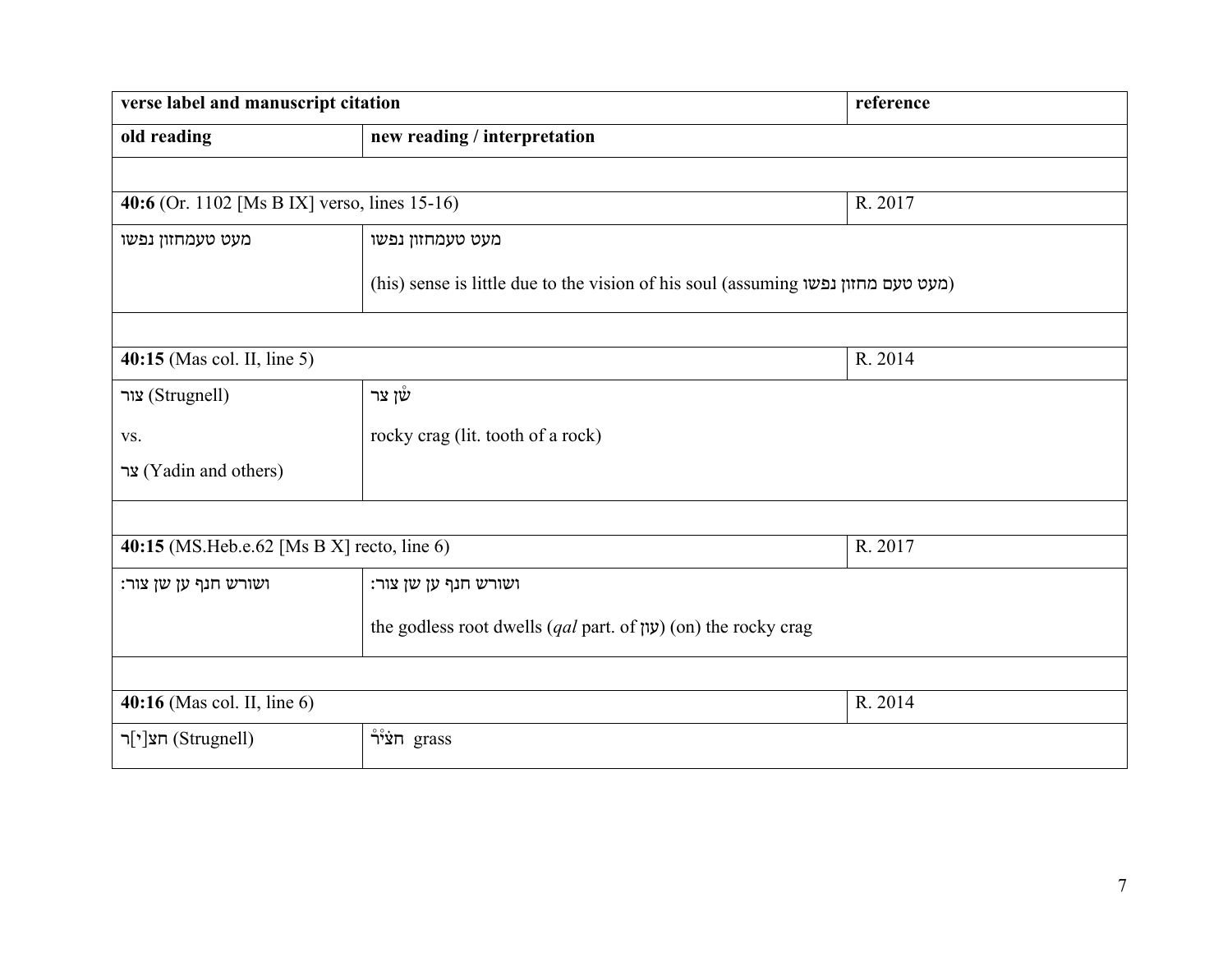| verse label and manuscript citation                    |                                                          | reference |  |
|--------------------------------------------------------|----------------------------------------------------------|-----------|--|
| old reading                                            | new reading / interpretation                             |           |  |
|                                                        |                                                          |           |  |
| $40:19d + (Mas col II, line 10)$                       |                                                          | R. 2014   |  |
| $- - - - -$                                            | וֹמْשْנْ[יהם אשה נ]חْשקת                                 |           |  |
|                                                        | better than both [of these (is) a de]voted [wife]        |           |  |
|                                                        |                                                          |           |  |
| 40:20 (Mas col II, line 11)                            |                                                          | R. 2014   |  |
| $- - - - -$                                            | [דו דٌי <sup>ּי</sup> ן[ם]<br>friends                    |           |  |
|                                                        |                                                          |           |  |
| 40:22 (MS.Heb.e.62 [Ms B X] recto, line 14)<br>R. 2016 |                                                          |           |  |
| יח]<br>av: יח] but Ben-Hay. [יע]                       | יֹעָמידו                                                 |           |  |
|                                                        | they will cause (the eye) to stand still                 |           |  |
|                                                        |                                                          |           |  |
| 40:24 (MS.Heb.e.62 [Ms B X] recto, line 16)            |                                                          | R. 2016   |  |
| $\lceil \mathbf{m} \rceil$ אח וש ותף (Smend)           | אחי[ם ועז]רْים בׄעֹתׁ צרה                                |           |  |
| $[$ אח ו $[$ עוזר $]$                                  | Brother[s and he]lpers (deliver) in the time of distress |           |  |
|                                                        |                                                          |           |  |
| 40:28 (Mas col. II, line 20)                           |                                                          | R. 2014   |  |
| [נא]סֹף                                                | ןנא]שׂף                                                  |           |  |
|                                                        | one gathered (sin/shin written for etymological samekh)  |           |  |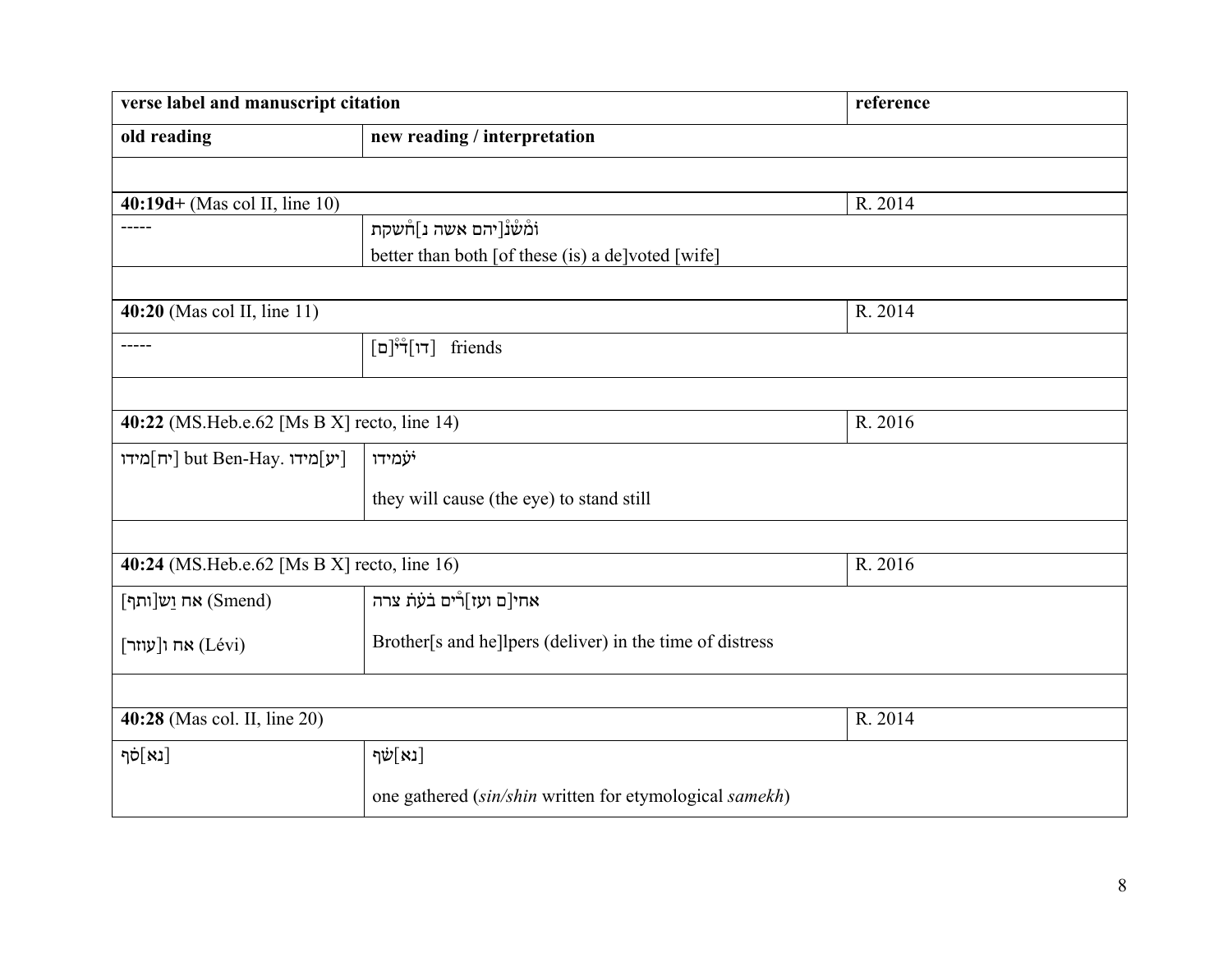| verse label and manuscript citation                    |                                                                                                 | reference |
|--------------------------------------------------------|-------------------------------------------------------------------------------------------------|-----------|
| old reading                                            | new reading / interpretation                                                                    |           |
|                                                        |                                                                                                 |           |
| 41:2 (Mas col. III, line 1)                            |                                                                                                 | R. 2014   |
| עצמה (Yadin)                                           | עצבה                                                                                            |           |
| VS.                                                    | healing (?) (from phonetic variant of שוב II "to restore" and cognate to Syr 'sābā' "healing"?) |           |
| (Strugnell) עצבה                                       |                                                                                                 |           |
|                                                        |                                                                                                 |           |
| $41:2$ (Mas col. III, line 2)<br>R. 2014               |                                                                                                 |           |
|                                                        | מָ <i>ש</i> ֶ                                                                                   |           |
|                                                        |                                                                                                 |           |
| 41:2 (MS.Heb.e.62 [Ms B X] verso, lines 9-10, margin   |                                                                                                 | R2017     |
| איש נוקש ומושל בכל                                     | איש נוקש ומושל בכל                                                                              |           |
|                                                        | a person stumbling and made to fall (hophal part. of נשל) by anything                           |           |
|                                                        |                                                                                                 |           |
| 41:4d (MS.Heb.e.62 [Ms B X] verso, line 13)<br>R. 2016 |                                                                                                 |           |
| בש[אול]                                                | 5[1]in She בשא [1]                                                                              |           |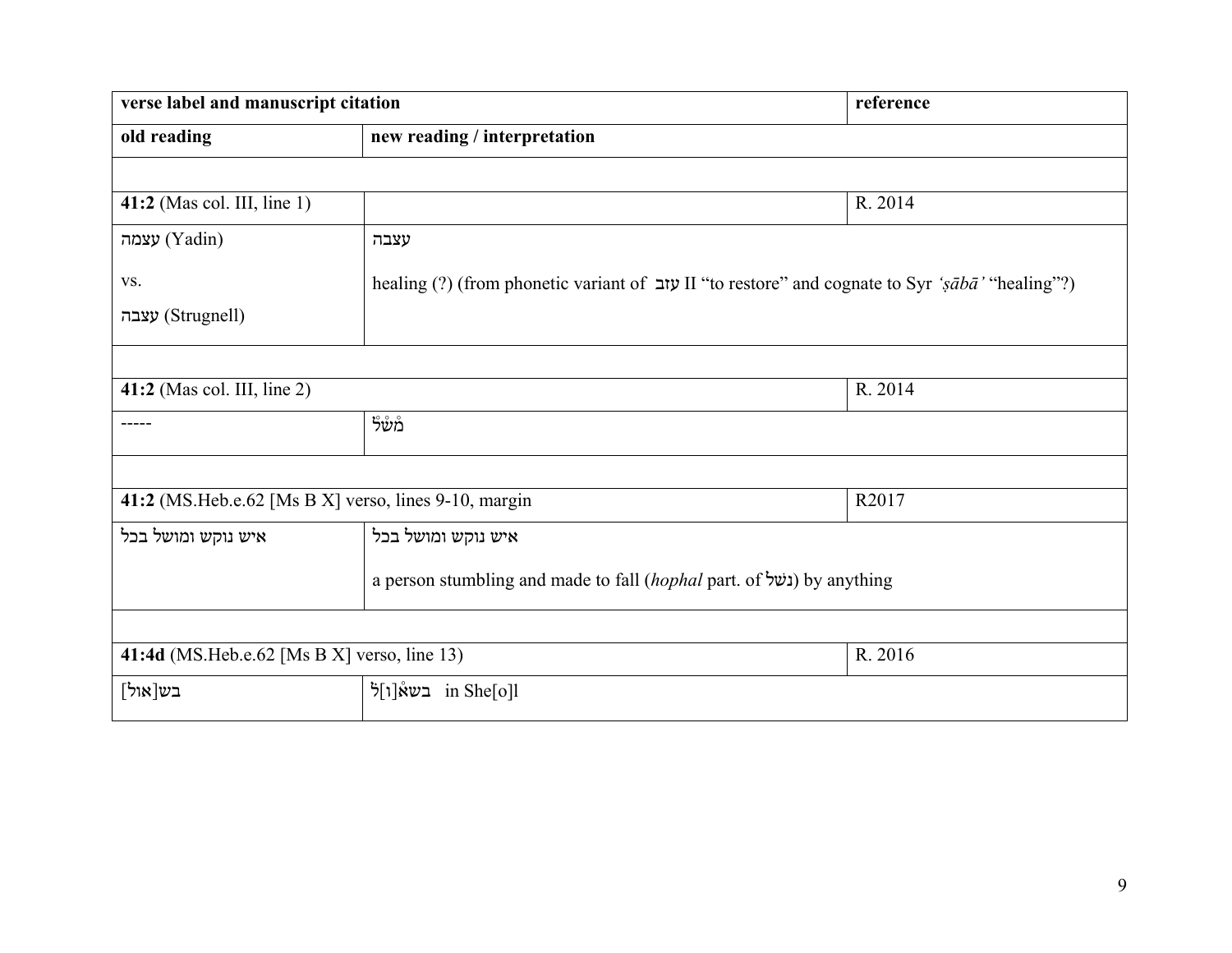| verse label and manuscript citation            |                                      | reference |
|------------------------------------------------|--------------------------------------|-----------|
| old reading                                    | new reading / interpretation         |           |
|                                                |                                      |           |
| $41:8$ (Mas col III, line 9)                   |                                      | R. 2014   |
| -----                                          | ["]ทั                                |           |
|                                                | woe!                                 |           |
|                                                |                                      |           |
| 41:9a+-b (MS.Heb.e.62 [Ms B X] verso, line 18) |                                      | R. 2016   |
| ••••• <u>n</u> (Cowley-Neubauer);              | <b><i>ำกำธ</i>ั</b> ก                |           |
| תמ[רו]ו (Lévi)                                 | If you flourish                      |           |
| $\mathring{\mathsf{T}}$ תלהוֹ (Smend)          |                                      |           |
|                                                |                                      |           |
| $41:9b+-c$ (Mas col. III, line 11)             |                                      | R. 2014   |
| עלם (Yadin)                                    | עם                                   |           |
| VS.                                            | people                               |           |
| (Strugnell) עם                                 |                                      |           |
|                                                |                                      |           |
| 41:18 (Mas col. III, line 21)                  |                                      | R. 2014   |
| מעדה                                           | מעדם                                 |           |
|                                                | of people (assuming mistake for אדם) |           |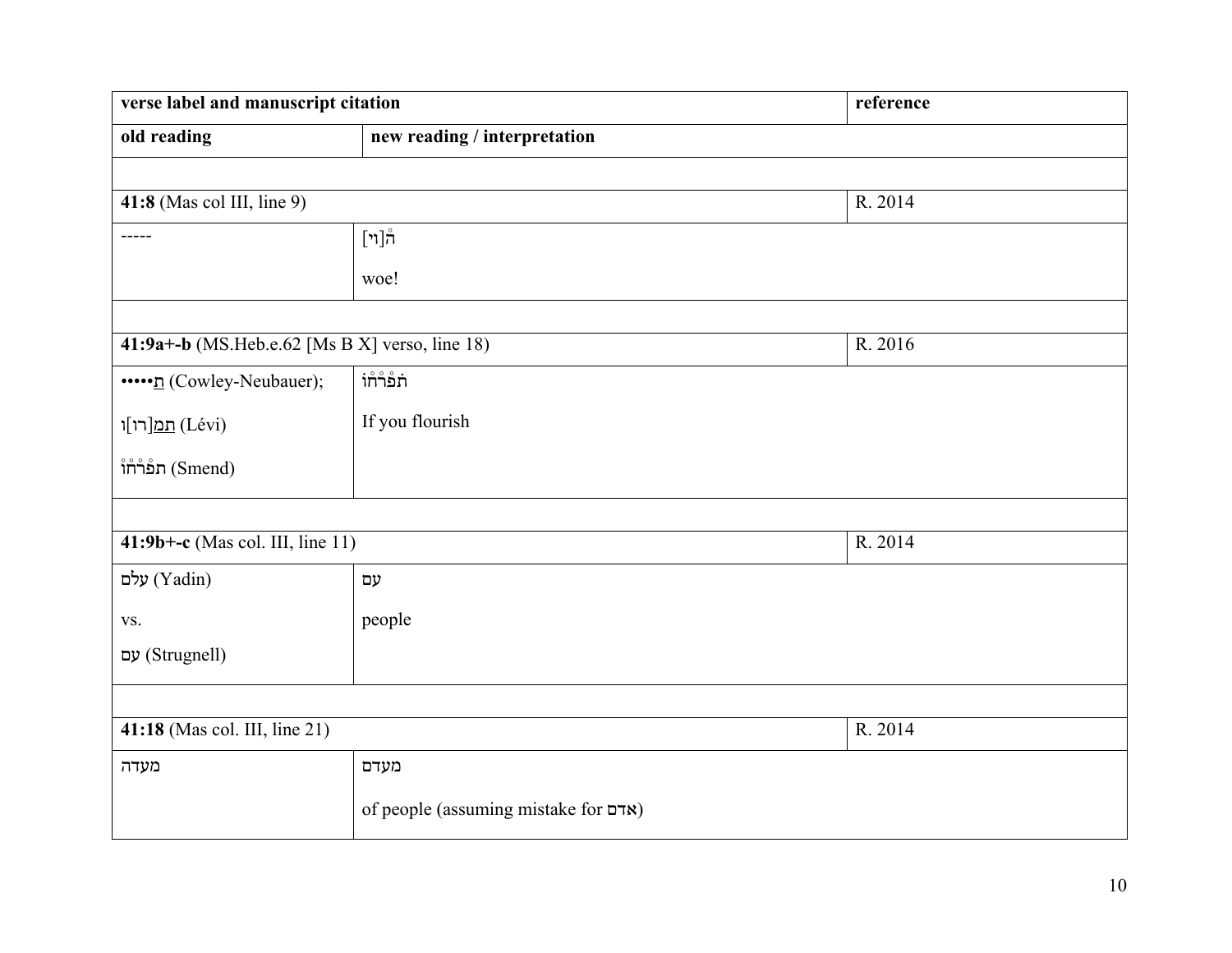| verse label and manuscript citation                                   |                                                     | reference |
|-----------------------------------------------------------------------|-----------------------------------------------------|-----------|
| old reading                                                           | new reading / interpretation                        |           |
|                                                                       |                                                     |           |
| 42:7 (Mas col. IV, line 13)                                           |                                                     | R. 2014   |
| מתת (Yadin)                                                           | <b>וֿתת</b>                                         |           |
| VS.                                                                   | and giving                                          |           |
| (Qimron) ותת                                                          |                                                     |           |
|                                                                       |                                                     |           |
| 42:9a-b (Mas col. IV, line $16$ )                                     |                                                     | R. 2014   |
| [ ]בש                                                                 | פינשס                                               |           |
| The scribe first wrote במ "shame" then corrected it to "בת "daughter" |                                                     |           |
|                                                                       |                                                     |           |
| 42:9c-d (Mas col. IV, line 17)                                        |                                                     | R. 2014   |
| ובימיה (Yadin)                                                        | ובעליה her marriage (reflecting ובעליה)             |           |
| VS.                                                                   | or: one married (assuming a mistake for וְבְעוּלָה) |           |
| ובעליה (Strugnell)                                                    |                                                     |           |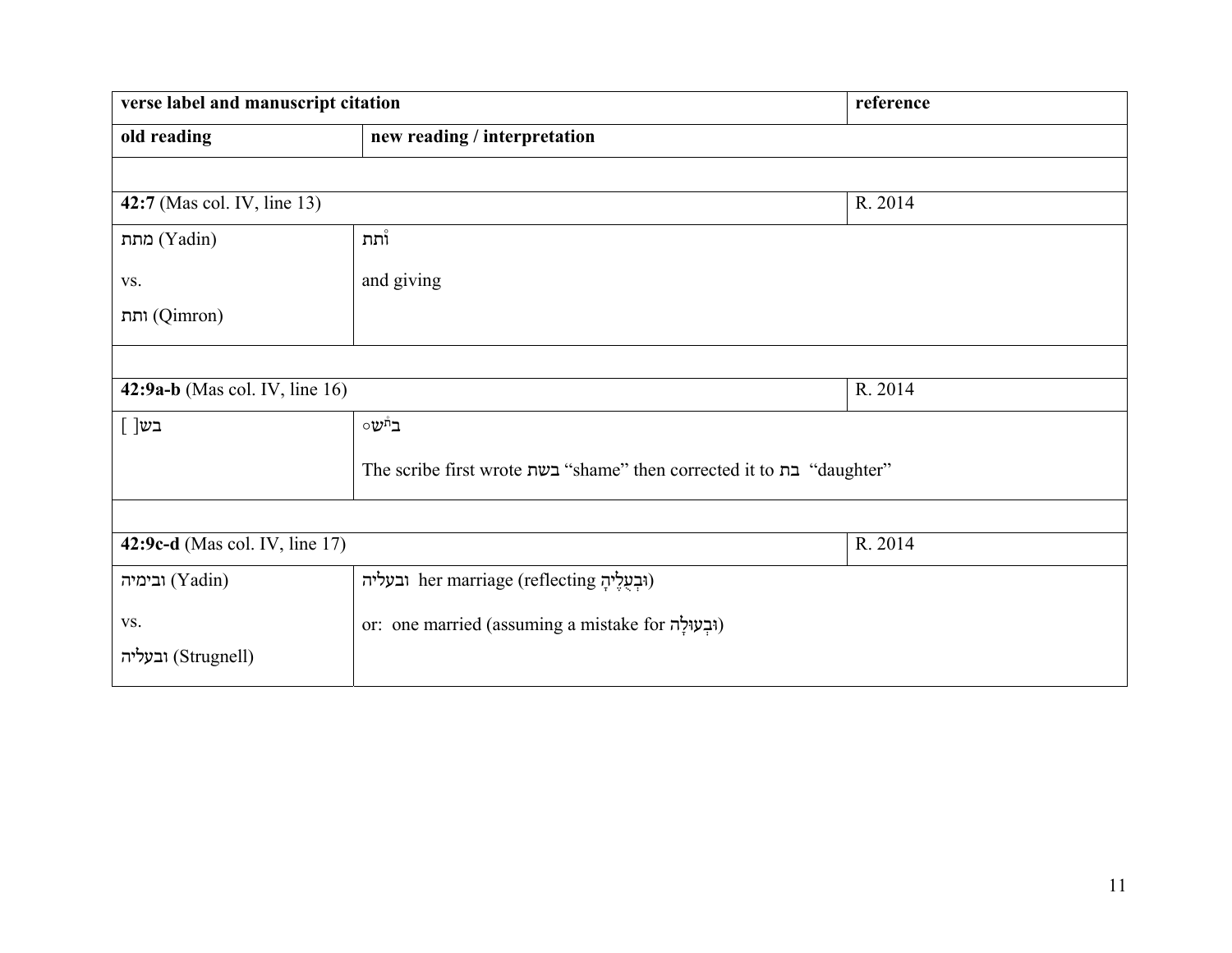| verse label and manuscript citation                                                                                        |                                                                                     | reference                                                                                |         |
|----------------------------------------------------------------------------------------------------------------------------|-------------------------------------------------------------------------------------|------------------------------------------------------------------------------------------|---------|
| old reading                                                                                                                |                                                                                     | new reading / interpretation                                                             |         |
|                                                                                                                            |                                                                                     |                                                                                          |         |
| 42:11a-b (MS.Heb.e.62 [Ms B XI] verso, line 17)                                                                            |                                                                                     |                                                                                          | R. 2016 |
| (Cowley-Neubauer) •••ל••••ל••דקמת                                                                                          |                                                                                     | בْנْיْ עָׁל ○[<br>]ל[  ]ךٌ חוֹתֹ מْוْסْ[ר]                                               |         |
| [בני ע]ל [בתו]ל[תך] הק[ם] מ[שמר] [                                                                                         |                                                                                     | My son, over a $\lceil \cdot \cdot \cdot \rceil$ make strong the bon $\lceil d \rceil$ , |         |
| (Smend) ⊏נֿיֿ עֿל בֿ[ת עו]לןה] החז]ק משמר                                                                                  |                                                                                     |                                                                                          |         |
| התּתֹשׁמַה (Ben-Hayyim)                                                                                                    |                                                                                     |                                                                                          |         |
| $\lceil \bullet \bullet \bullet \bullet \bullet \bullet \rceil$ $\mathfrak{Z}[\bullet \bullet \bullet \bullet]$ (Beentjes) |                                                                                     |                                                                                          |         |
|                                                                                                                            |                                                                                     |                                                                                          |         |
| R. 2014<br>42:15 (Mas col. V, line $0$ [above line 1])                                                                     |                                                                                     |                                                                                          |         |
| ּמֹעָן or העון his works<br>$[1]$ מעש $[1]$ יז or (Qimron)                                                                 |                                                                                     |                                                                                          |         |
|                                                                                                                            |                                                                                     |                                                                                          |         |
| R. 2016<br>42:25b / 43:1a (MS.Heb.e.62 [Ms B XII] recto, line 17)                                                          |                                                                                     |                                                                                          |         |
| ∫ל[טוהר:]<br>וימי ישב[ע] ל[                                                                                                | ٲ <del>ۯ</del> ؙٙٙۨ۠۠۠؇ڗ۠؞ڗ۫                                                        | וימי ישבׄ[ע] ל[ה]בْ[י]סْ ∘∘םْ πוْ∘[                                                      |         |
| (Ben-Hayyim)                                                                                                               | and who [assuming a mistake for [ומי] could be sated at beholding their [splendor], |                                                                                          |         |
|                                                                                                                            | [their] fo $\text{rm}$                                                              | is pure indeed.                                                                          |         |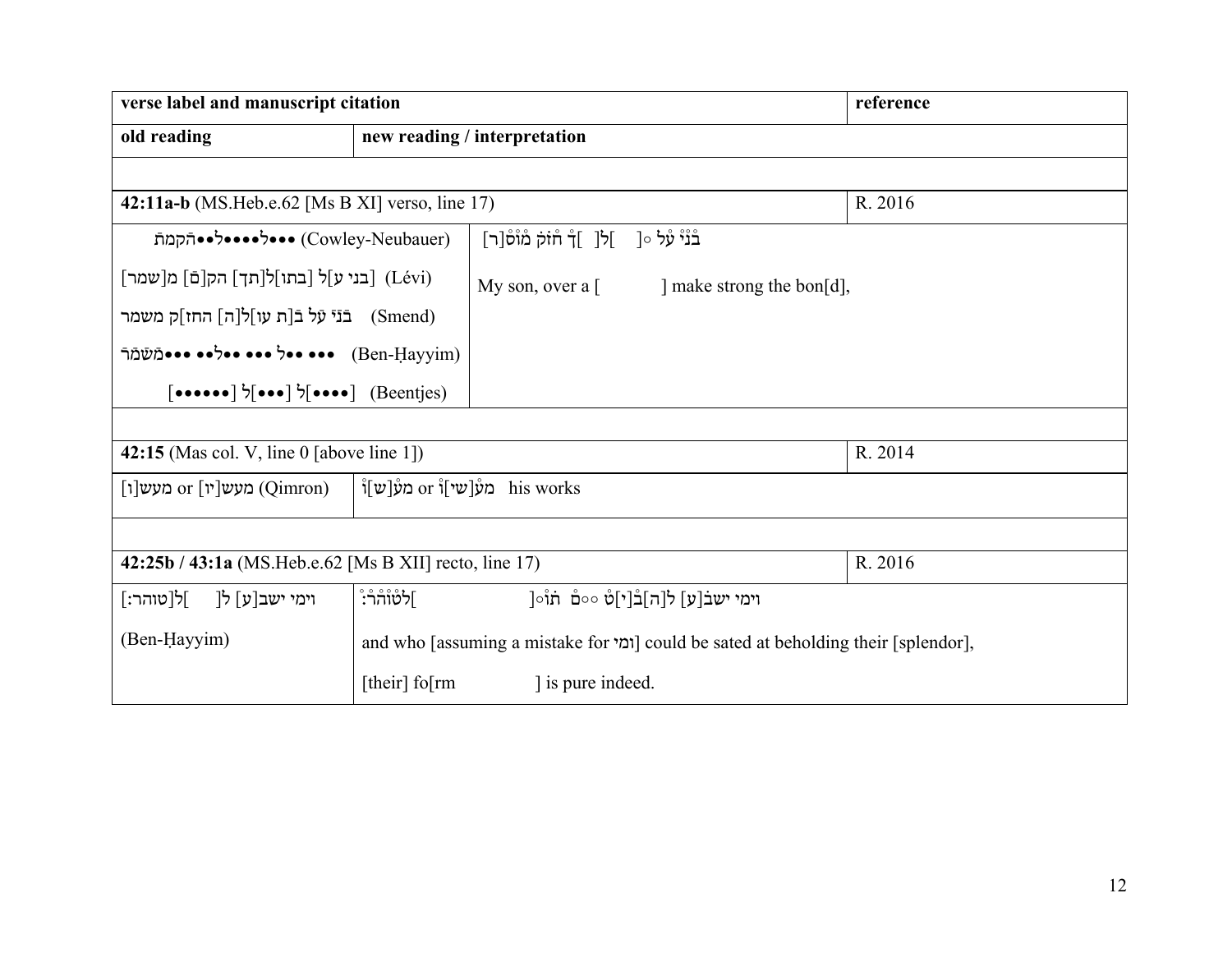| verse label and manuscript citation             |                                                                                        | reference |
|-------------------------------------------------|----------------------------------------------------------------------------------------|-----------|
| old reading                                     | new reading / interpretation                                                           |           |
|                                                 |                                                                                        |           |
| 43:1 (Mas col. V, line 17)                      |                                                                                        | R. 2014   |
| מ[ביע הד]רו (Yadin)                             | icause its light (or radiance) to shine                                                |           |
| (Strugnell) מ[בי]ט נْהֹרֹוֹ                     | or: מֹּ[בִי]עٌ נُהֹרֹוֹ spreads its radiance   or: הֹרֹוֹ אוֹן bring forth its shining |           |
|                                                 |                                                                                        |           |
| 43:9 (Mas col. VI, line 2)                      |                                                                                        | R. 2014   |
| במרוֹ[ ]                                        | במרמֹ[י אל]                                                                            |           |
| in the divine heights                           |                                                                                        |           |
|                                                 |                                                                                        |           |
| 43:12 (Mas col. VI, line 5)                     |                                                                                        | R. 2014   |
| בגב[ורה]                                        | בגבוֹ[רה]                                                                              |           |
| with its might                                  |                                                                                        |           |
|                                                 |                                                                                        |           |
| 43:13 (MS.heb.e.62/5 [Ms B XII] verso, line 15) |                                                                                        | R. 2019   |
| זיקים                                           | זלקים                                                                                  |           |
|                                                 | lightning bolts                                                                        |           |
|                                                 |                                                                                        |           |
| 43:18 (Mas col. VI, line 12)                    |                                                                                        | R. 2014   |
| לבנו (Yadin) vs.                                | לבנו                                                                                   |           |
| (Strugnell) למנו                                | its whiteness                                                                          |           |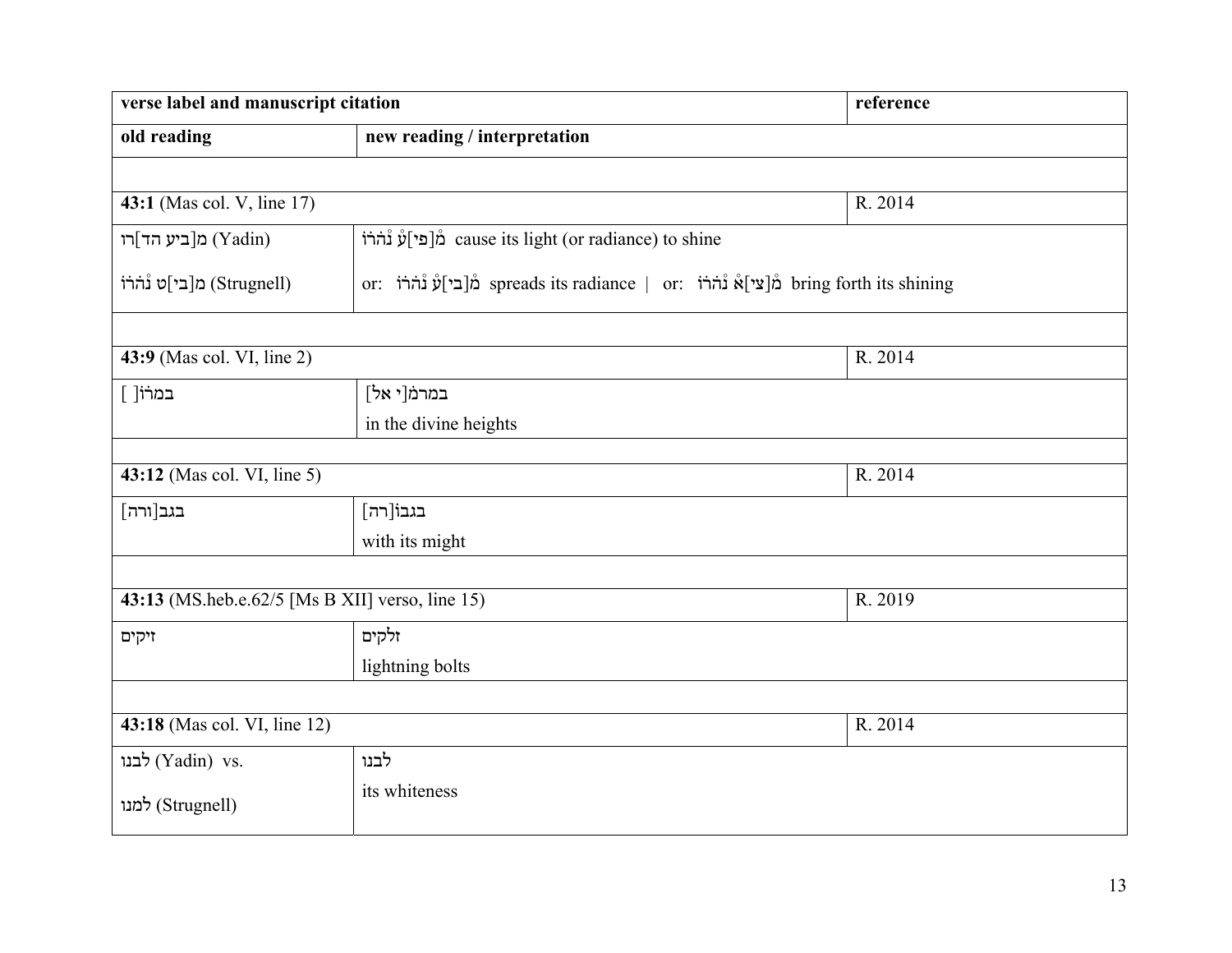| verse label and manuscript citation             |                                                        | reference |
|-------------------------------------------------|--------------------------------------------------------|-----------|
| old reading                                     | new reading / interpretation                           |           |
|                                                 |                                                        |           |
| 44:1 (Mas col. VII, line 6)                     |                                                        | R. 2014   |
| [אהללה נא] אנ[שי] חסד                           | [אהללה נ]אْ אנ[שי] חסד                                 |           |
|                                                 | let me praise people of piety                          |           |
|                                                 |                                                        |           |
| 44:3c (MS.Heb.e.62 [Ms B XIII] verso, line 5)   |                                                        | R. 2016   |
| היועצים בתבונתם                                 | היועצים בתבונתם בْעْוֹלֹם                              |           |
|                                                 | those counselling for their understanding of the world |           |
|                                                 |                                                        |           |
| 44:3d (Mas col. VII, line 8)                    |                                                        | R. 2014   |
| בנב[ואתם]                                       | בנבוֹ[אתם]                                             |           |
|                                                 | for [their] proph[ecy]                                 |           |
|                                                 |                                                        |           |
| 44:4c-d (MS.Heb.e.62 [Ms B XIII] verso, line 7) |                                                        | R. 2016   |
| most have correctly                             | במשמרותם                                               |           |
| במשמרותם                                        | for their sayings (lit., nails)                        |           |
| but Ben-Hayyim offers                           |                                                        |           |
| במשמחותם and במשמרותם                           |                                                        |           |